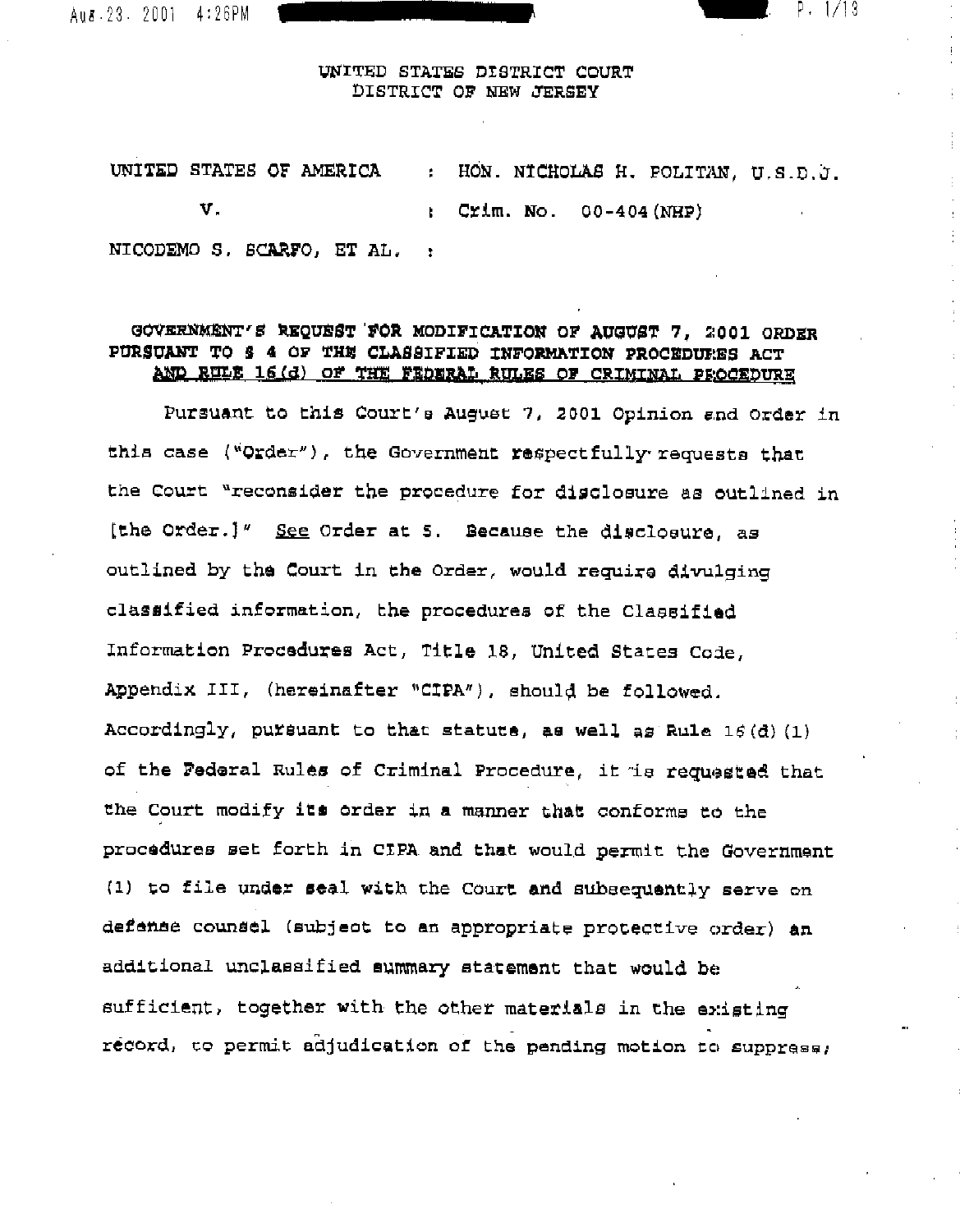Aug.23, 2001 4:26PM

> and (2) in advance of production of such atatement to the defense, to provide the Court with an in camera, ax parte submission under CIPA \$ 4 that will allow the Court to confirm that the unclassified summary statement did not improperly withhold any information helpful to the defense.

P. 2/13

Defendant Scarfo has requested discovery concerning the underlying functionality of the F.B.I.'s "Key Logger System." The Government has maintained in its prior two submissions, dated July 17, 2001 and August 3, 2001, that the defendants are not entitled to this information since the information is (1) beyond the purview of Fed. R. Crim, P. 16, and (2) privileged. In fact, as the Government has previously noted in its submissions, the information concerning the underlying functionality of the F.B.I.'s Key Logger System is classified. Because the Court's Order would require the Government to reveal this information to the Court and defense counsel on or before August 31, 2001, the United States now seeks to invoke CIPA.

Specifically, the Government respectfully submits that, pursuant to 5 4 of CIPA, it should be permitted to provide, in lieu of the full disclosure required by the Court's Order, a condensed, unclassified summary statement that would supply (together with other materials in the record) a sufficient basis to permit the Court to rule on the pending motion to suppress. Moreover, also pursuant to § 4 of CIPA, the Government would be

 $\overline{2}$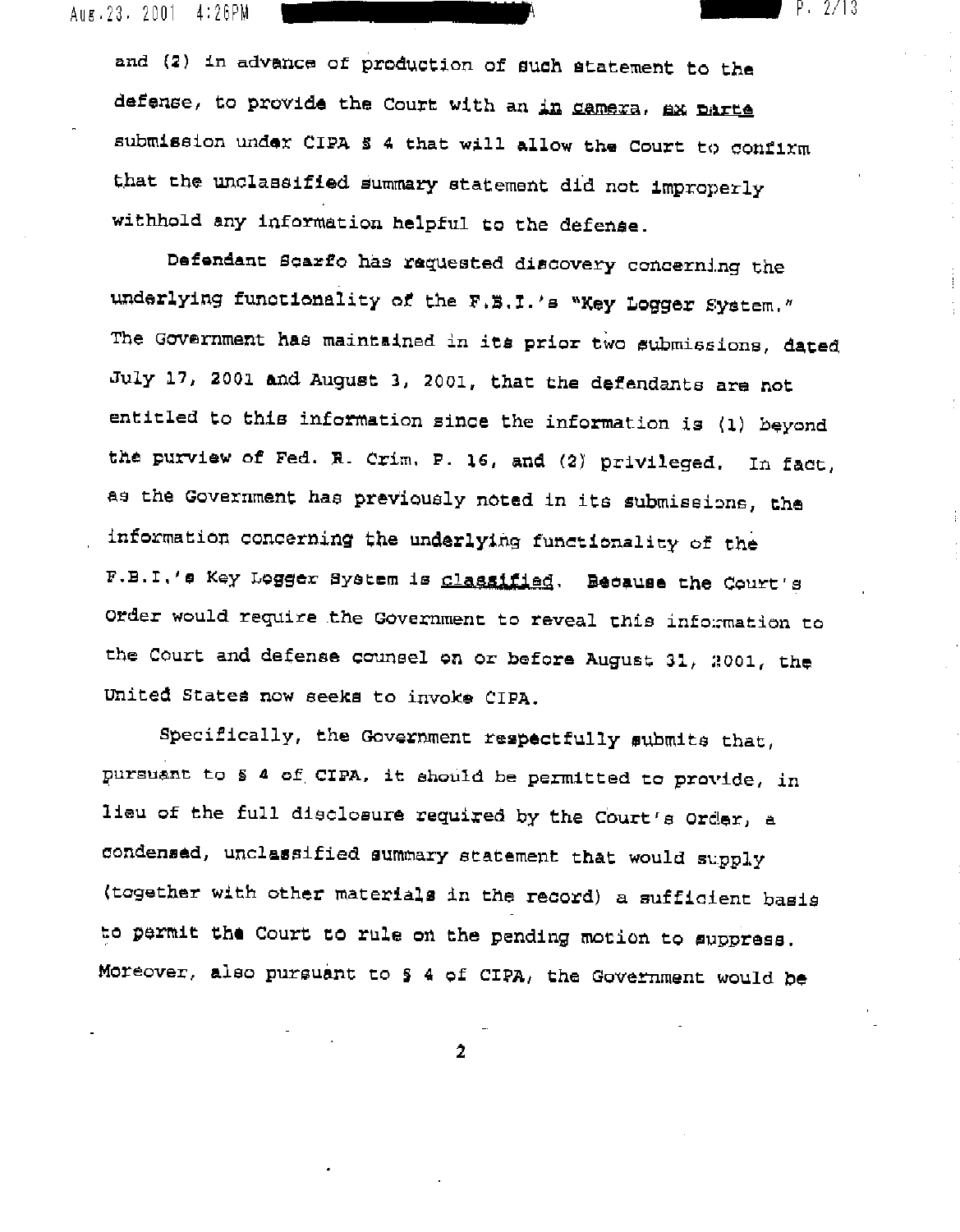Aug. 23. 2001 4:27PM

willing to submit, ex parte and in camera, a more complete description of the Key Logger System so that the Court could satiefy itself (before the summary statement is produced to the defense) that the Government's unclassified summary statement had not withheld from the defendant anything that might be helpful to the pending motion to suppress.

 $P. 3/13$ 

UNDER CIPA AND FED. R. CRIM. P. 16(d), THE COURT SHOULD Ά. PERMIT THE GOVERNMENT TO ENDEAVOR TO PRODUCE AN ADEQUATE UNCLASSIFIED SUMMARY STATEMENT IN LIEU OF PRODUCING CLASSIFIED **INFORMATION** 

CIPA expressly authorizes the government, in lieu of producing classified information to the defendant, to instead produce a sufficient summary of the information, and to make an in Camera, ax parte showing that the summary was adequate. The more general authority in Fed. R. Crim. P. 16(d) permits the same result.

Specifically, § 4 of CIPA provides in pertinent part as follows:

> The court, upon a sufficient showing, may authorize the United States to delete specified items of classified information from documents to be made available to the defendant through discovery under the Federal Rules of Criminal Procedure, to substitute a summary of the information for such classified documents, or to substitute a statement admitting relevant facts that the classified information would tend to prove. The court may permit the United States to make a request for such authority in the form of a written statement to be inspected by the court alone (emphasis added).

The plain language of the statute authorizes the Court to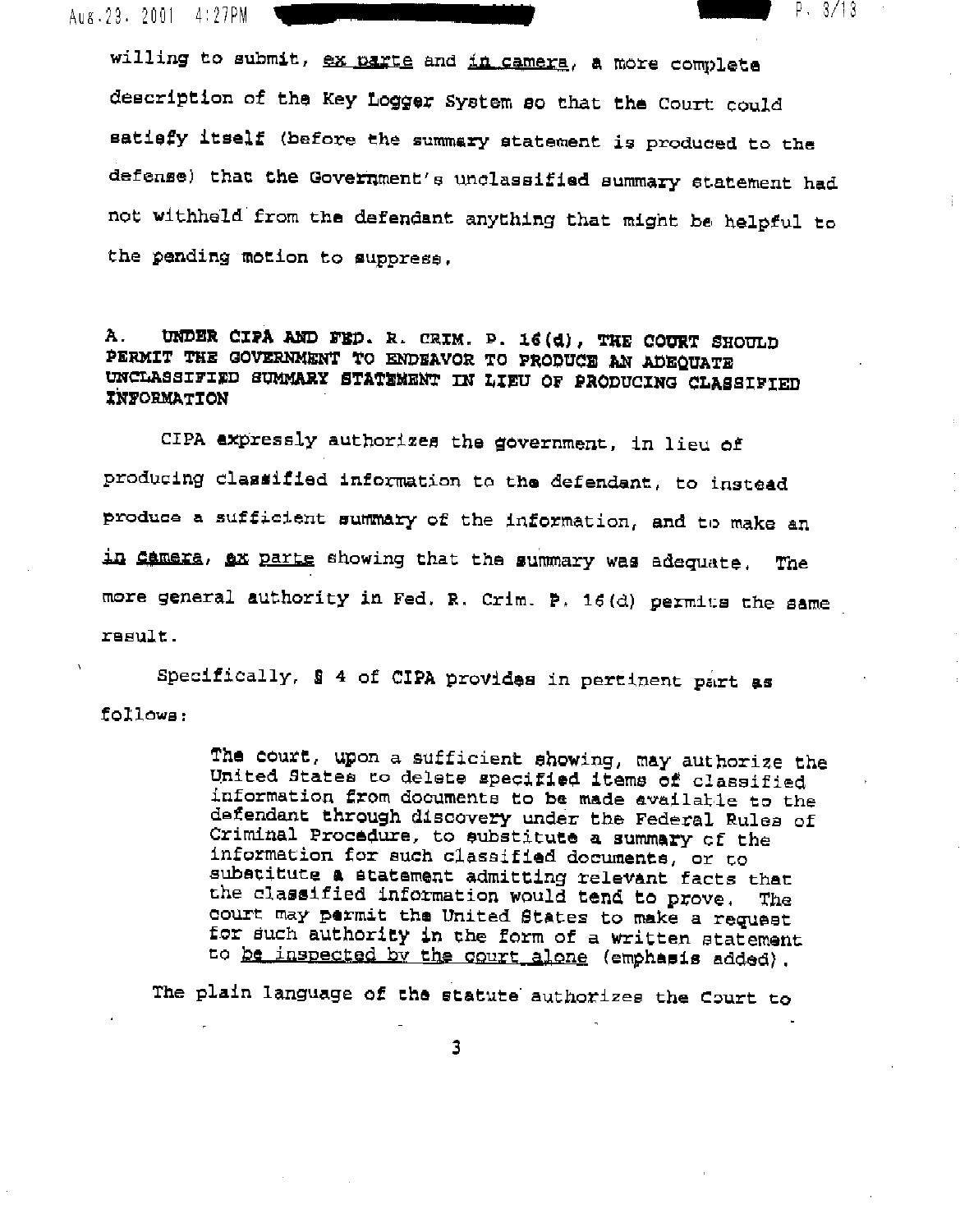Aug. 23. 2001 4:27PM

delete classified information from materials to be made available to the defendant in discovery. In making its determination of the propriety of a particular discovery request, the Court may take into account national security interests. Indeed, the legislative history of CIPA explains the rationale underlying the Section 4 statutory provision and the interrelation of Section 4 with discovery Rule  $16(d)(1)$ :

> When pertaining to discovery materials, this provision should be viewed, as clarifying the court's powers under Federal Rule of Criminal Procedure 16(d)(1). This clarification is necessary because some judges have been reluctant to use their authority under the rule although the advisory comments of the Advisory Committee on Rules state that "among the considerations taken into account by the court" in deciding on whether to permit discovery to be "denied, restricted or deferred" would be "the protection of information vital to the national security."

P. 4/13

Senate Report No. 96-823, reprinted in 1980 U.S. Code Cong. & Ad. News 4294, 4299-4300.

This procedure has been upheld without exception as a proper practice. See United States v. Yunis, 867 F.2d 617, 621 (D.C. Cir. 1989) (CIPA makes explicit the application of the general law of discovery in the classified information area); United States v. Sarkissian, 841 F.2d 959, 965 (9th Cir. 1988)

("Congress intended 5 4 to clarify the court's powers under Fed. R. Crim. P. 16(d) (1) to deny or restrict discovery in order to protect national security"); United States v. Pringle, 751 F.2d 419, 427 (1st Cir. 1984), rev'd on other grounds, 780 F.2d 143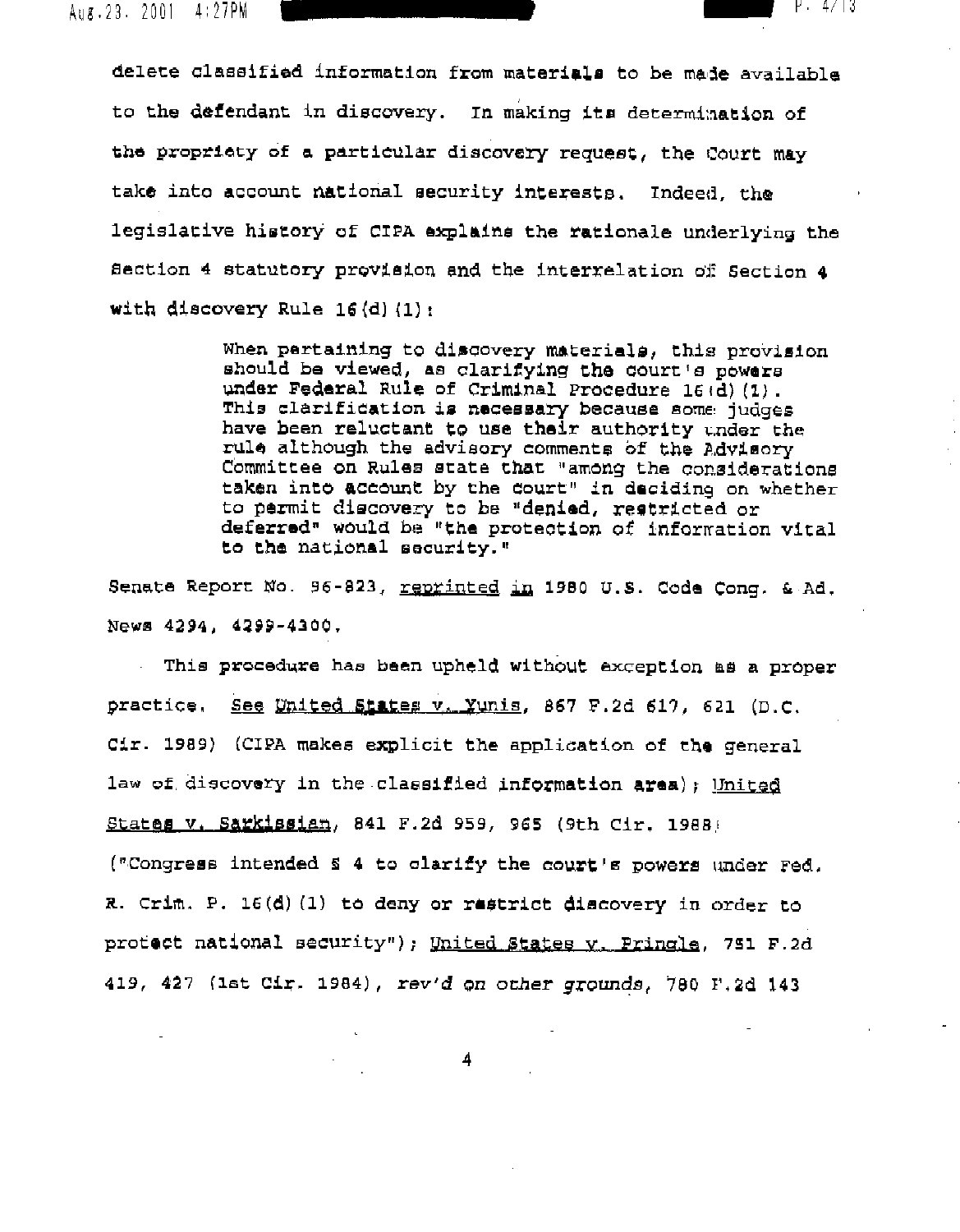Aug. 23. 2001 4:28PM

(lst Cir. 1985) (the legislative history of CIPA establishes that protective orders limiting discovery were intended to apply in cases involving classified information).

 $5/13$ 

Here, CIPA is properly invoked because the materials sought to be protacted from disclosure are "classified." See Kerr Affidavit, 1 3. CIPA defines "classified information" to include material that has been identified pursuant to statute, requlation, or executive order to require protection against unauthorized disclosure for reasons of "national security." CIPA § 1(a), 18 U.S.C. App. III, § 1(a). "National security" is further defined within the statute to mean "the national defense and foreign relations of the United States." CIPA § 1(b), 18 U.S.C. App. III,  $\S$  1(b).<sup>1</sup>

Rule 16(d)(1) provides, in pertinent part:

(d) Regulation of Discovery.

(1) Protective and Modifying Orders.

Upon a sufficient showing the court may at any time order that the discovery or inspection he denied, restricted, or deferred, or make such other order as is appropriate. Upon motion by a party, the court may permit the party to make such showing, in whole or in part, in the form of a written statement to be inspected by the judge alone.

<sup>&</sup>lt;sup>1</sup> The fact that the Court's Order calls for the disclosure of "classified" information is alone sufficient to trigger CIPA. The Government also anticipates that, if the Court agrees to modify the Order as requested, the Government will apply for a separate additional protective order precluding the defense from further disclosing the unclassified summary statement.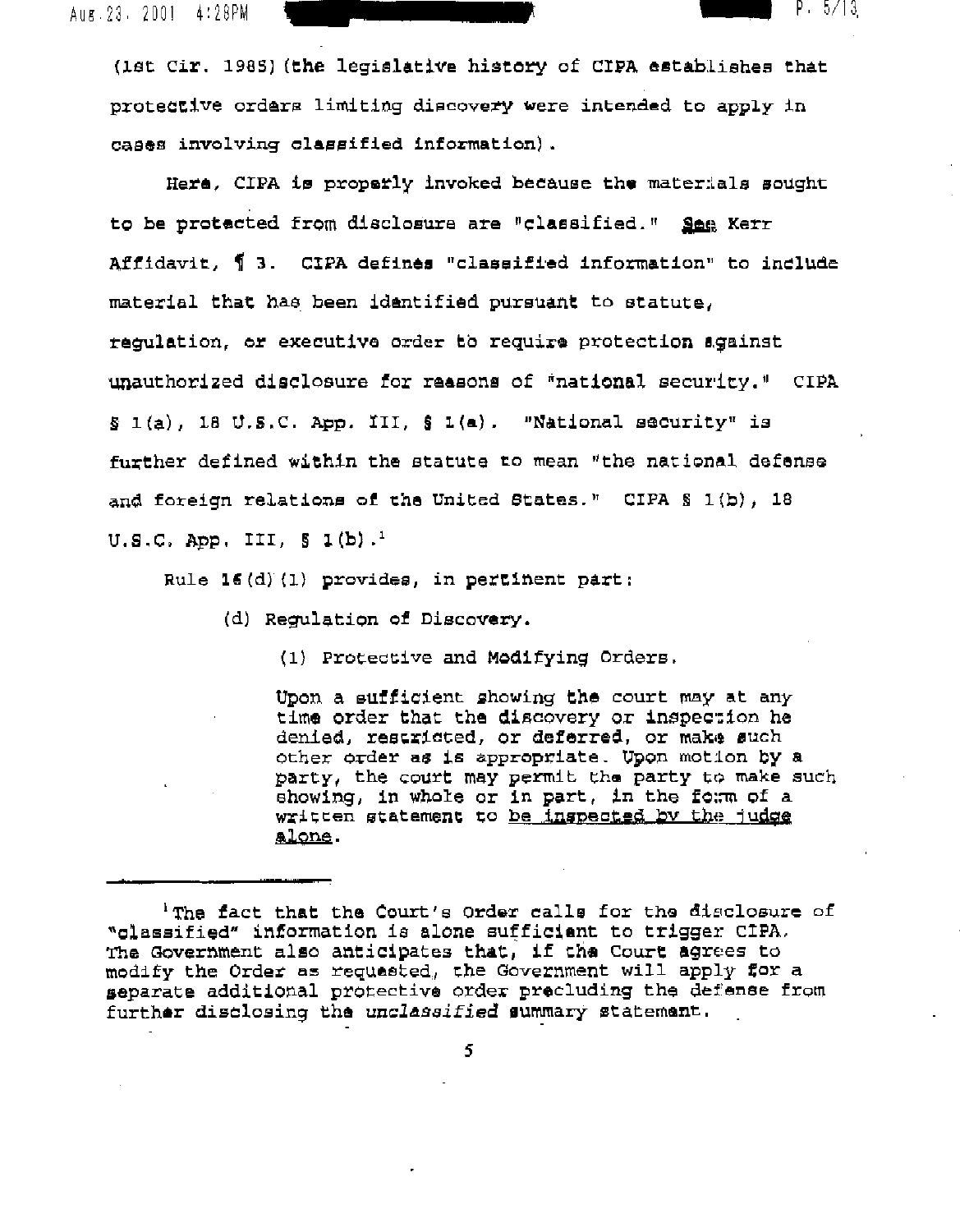Aug.23. 2001 4:28PM

See, United States v. Innamorati, 996 F. 2d 456, 487 (1st Cir. 1993) ("Fed. R. Crim. P, 16(d)(1) expressly authorizes the court to deny discovery of information sought by a defendant based on an ex parte showing by the government of the need for confidentiality").

P. 6/13

If the materials sought to be protected were only law enforcement sensitive information, Fed. R. Crim. P. 16(d)(1) would be the sole source of protection. United States v. Panas, 738 F.2d 278, 285-86 (8th Cir. 1984) (finding that because the transmitting technology at issue was law enforcement sensitive but not classified, the protective order was reviewable under Rule 16(d)(1), but not under CIPA). But because the materials sought to be protected in the instant case are both law enforcement sensitive and classified, i.g., bearing on national security concerns, Rule 16(d)(1) and CIPA \$ 4 are properly pursued in tandem.<sup>2</sup>

Accordingly, under § 4 of CIPA, the Court should modify its Order to permit the Government, in lieu of the classified

 $^2$  As a point of clarification, CIPA § 4, and not CIPA § § 5 or 6, is implicated under the circumstances presented. Section 4 relates to the discovery of classified information that the defendant does not possess. In contrast, SS 5 and 6, providing for notice and a hearing, set the course for proceeding in instances when the classified material is in the defendant's possession, either because it will be offered as part of the proof of the charges or will be proffered in defense. Pringle, 751 F.2d at 426-27; United States v. La Rouche Campaign, 695 F. Supp. 1282, 1284-85 (D. Mass. 1988).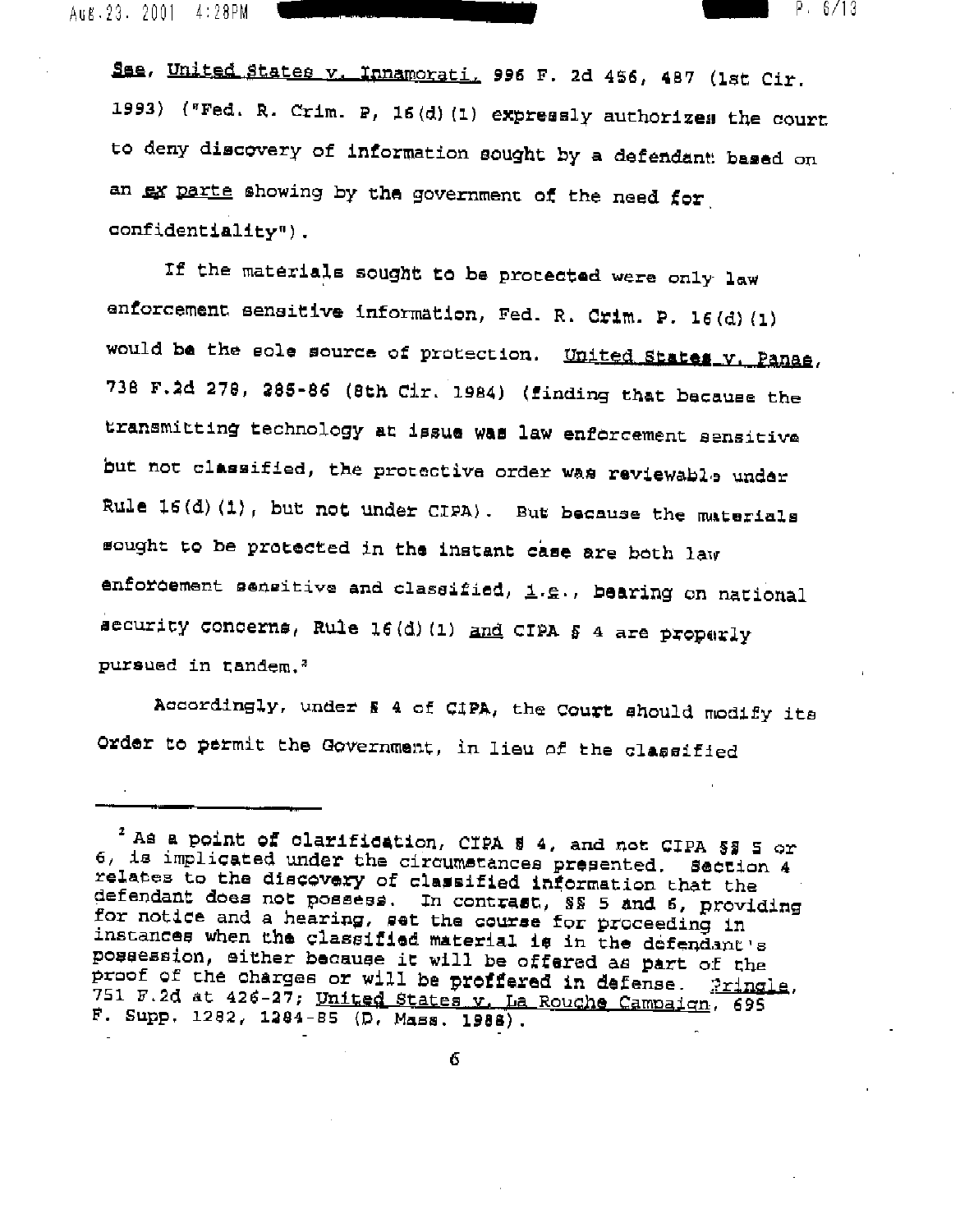Aug.23. 2001 4:28PM

disclosure that would be required by the Order, to instead endeavor to submit a summary statement that is adequate to permit the disposition of the pending motion to suppress.

P. 7/13

#### CIPA AND RULE 16 PERMIT THE COURT TO EVALUATE THE ADEQUACY OF в. THE GOVERNMENT'S SUMMARY STATEMENT EX PARTE AND IN CAMERA

By their terms, both CIPA § 4 and Rule 16(d) (1) explicitly permit the Court to review, in camera and ex parte, whether the classified information withheld from the Government's substituted summary statement is properly discoverable. As explained above, the Government expects that its unclassified summary statement will be sufficient (together with information already in the record) to establish that the pending motion to suppress is not well taken and should be denied. In addition, in order to ensure that the Government has complied with its discovery obligations (which are the subject of a separate motion), the Government is willing to submit under CIPA § 4, in camera and ex parts, a more complete description of the classified information withheld from the summary statement.<sup>3</sup>

<sup>&#</sup>x27; The Government only seeks to submit the more complete classified statement ex parte and in camera for the limited purpose set forth in CIPA s 4, namely, to permit the Court to evaluate the adequacy of the Government's unclassified summary statement. The Government does not seek to use any of the classified information as part of the record on which the motion to supprese may be decided; on the contrary, the Government seeks affirmatively to exclude the use of any classified information for that purpose by either the Government or the defense.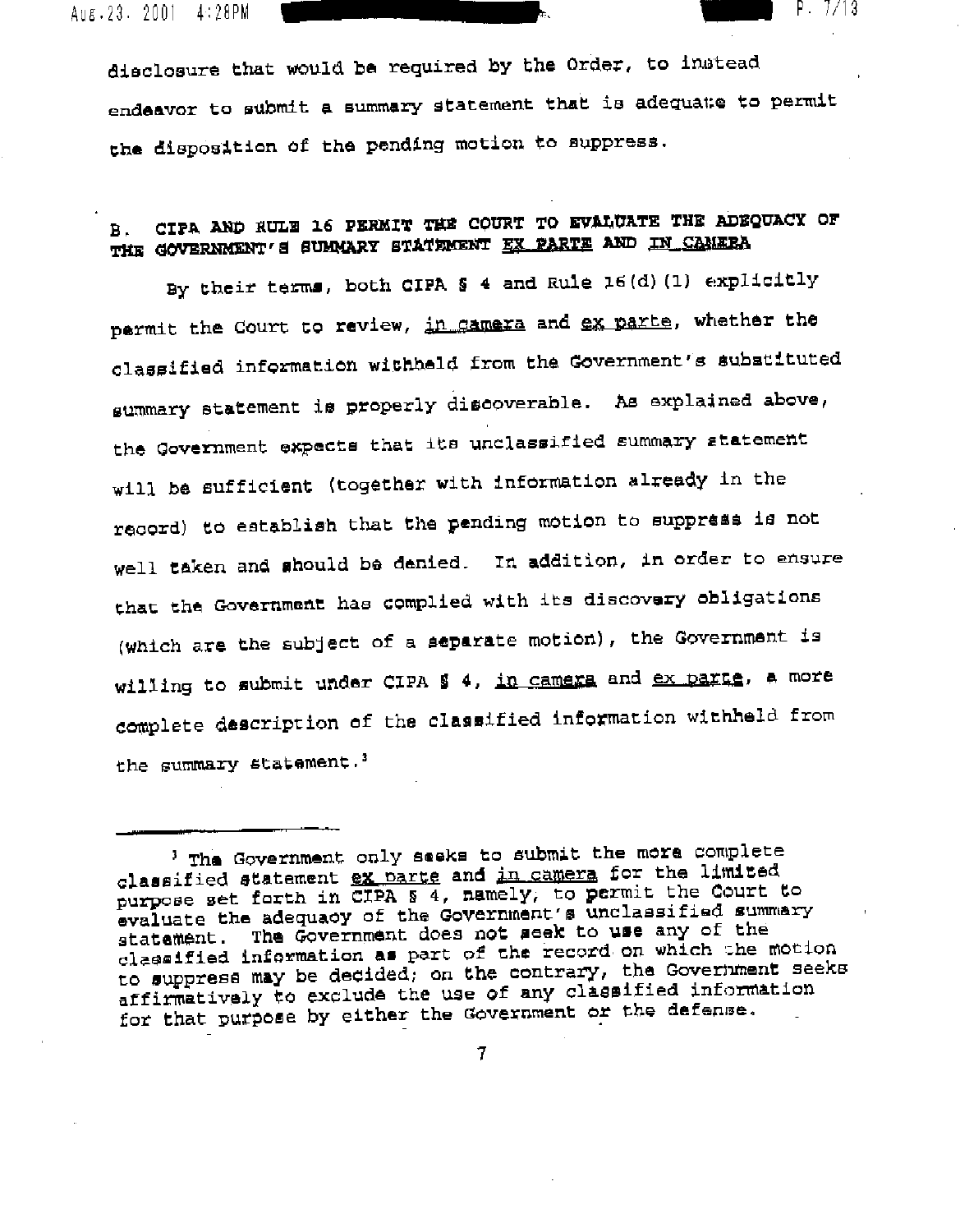Aus.23.2001 4:29PM

The standards for evaluating whether the classified information withheld from the summary statement is discoverable are well settled. CIPA itself creates no new discovery rights or obligations. See, United States v. Varca, 896 F.2d 900, 905 (5th Cir.), Sert. denied, 498 U.S. 878 (1990). "Rather it contemplates an application of the general law of discovery in criminal cases to the classified information area with limitations imposed based on the sensitive nature of the classified information," Yunia, 867 F.2d at 621.

P. 8/13

As the D.C. Circuit explained in Xunia, id. at 623, "the procedures [CIPA] mandates protect a government privilege in olassified information similar to the informant's privilege identified in Royiaro," 353 U.S. 53 (1957). Accordingly, that Court held:

> [C] lassified information is not discoverable on a mere showing of theoretical relevance in the face of the government classified information privilege, but that the threshold for discovery in this context further requires that a defendant seeking classified information, like a defendant seeking the informant's identity in Roviare, is entitled only to information that is at least 'helpful to the defense of [the] accused.'

Roviaro, 353 U.S. at 60-61.

Even if a defendant is able to meet his threshold burden of showing that the classified information would be helpful to the defense, overriding national security concerns may trump the defendant's need for the information.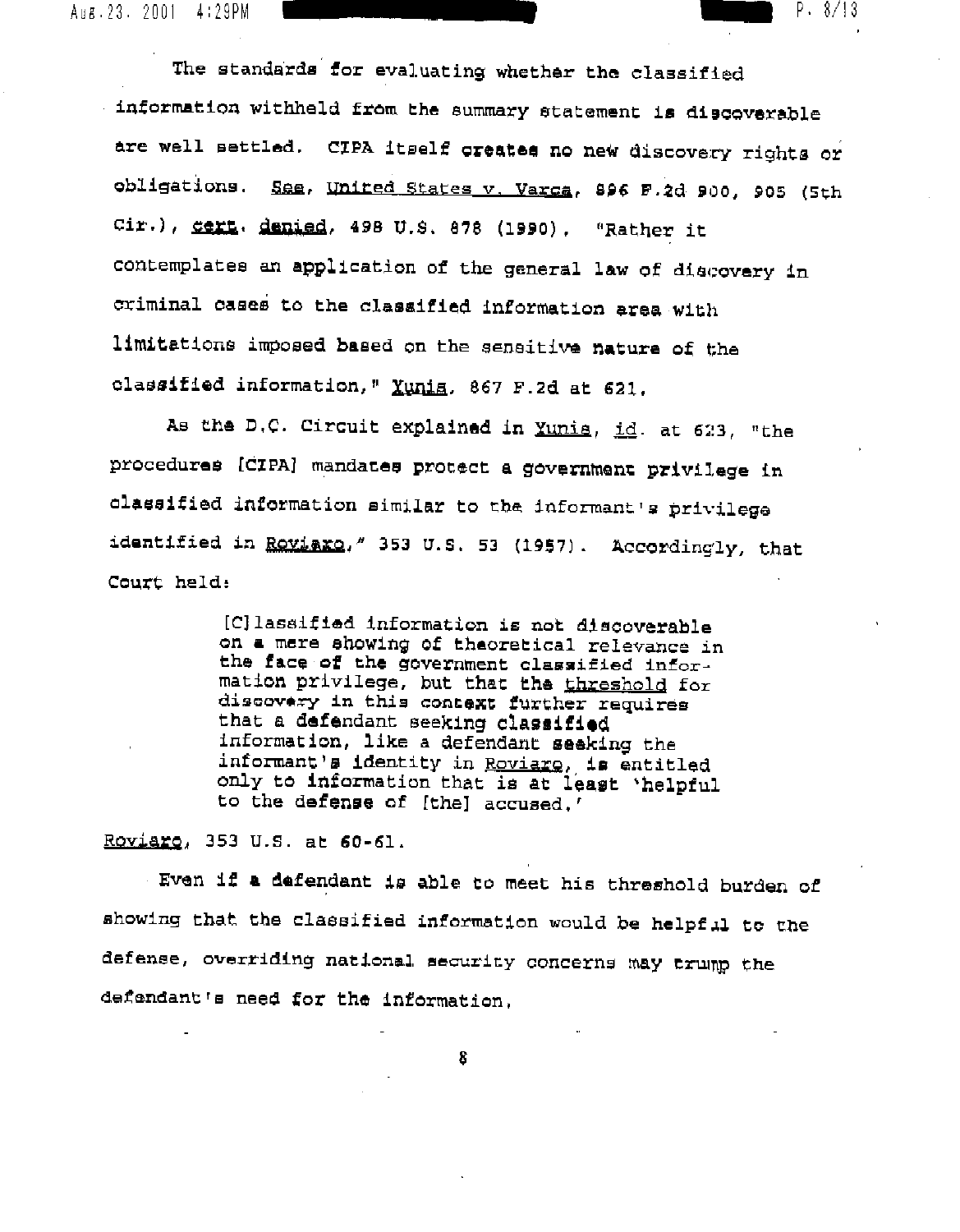United States v. Pringle, supra, 751 F.2d 419, illustrates the authority of the courts under Rule 16(d)(1) and CIPA \$ 4 to weigh national security concerns during an ex parte, in camera inspection of documents pursuant to a defendant's discovery request. In Pringle, the defendants sought discovery of classified materials relating to the surveillance, boarding, and seizure of the ship they used to smuggle narcotics. The district court, employing the principles enunciated by the Supreme Court in Royiaro v. United States, supra, and determining that the information sought was not discoverable under Rule 16 or Brady v. Marvland, 373 U.S. 83 (1963), held that the defendant's interest in gaining the information was outweighed by the concomitant prejudice to the national security. In affirming the district court's decision, the First Circuit relied on Roviaro.

P. 9/13

Rovario requires the lower courts to "balanc[e] the public interest in protecting the flow of information against the individual's right to prepare his defense." 353 U.S. at 62. Section 4 provides the machinery for a court to perform that same task where classified sources are involved. This certainly is sensible since national security sources are entitled to no less protection than law enforcement informants. See, United States v. Smith, 780 F.2d 1102, 1109 (4th Cir. 1985) (en hanc) ("To give the domestic informer of the police more protection than the foreign informer of the CIA seems to us to place the security of

و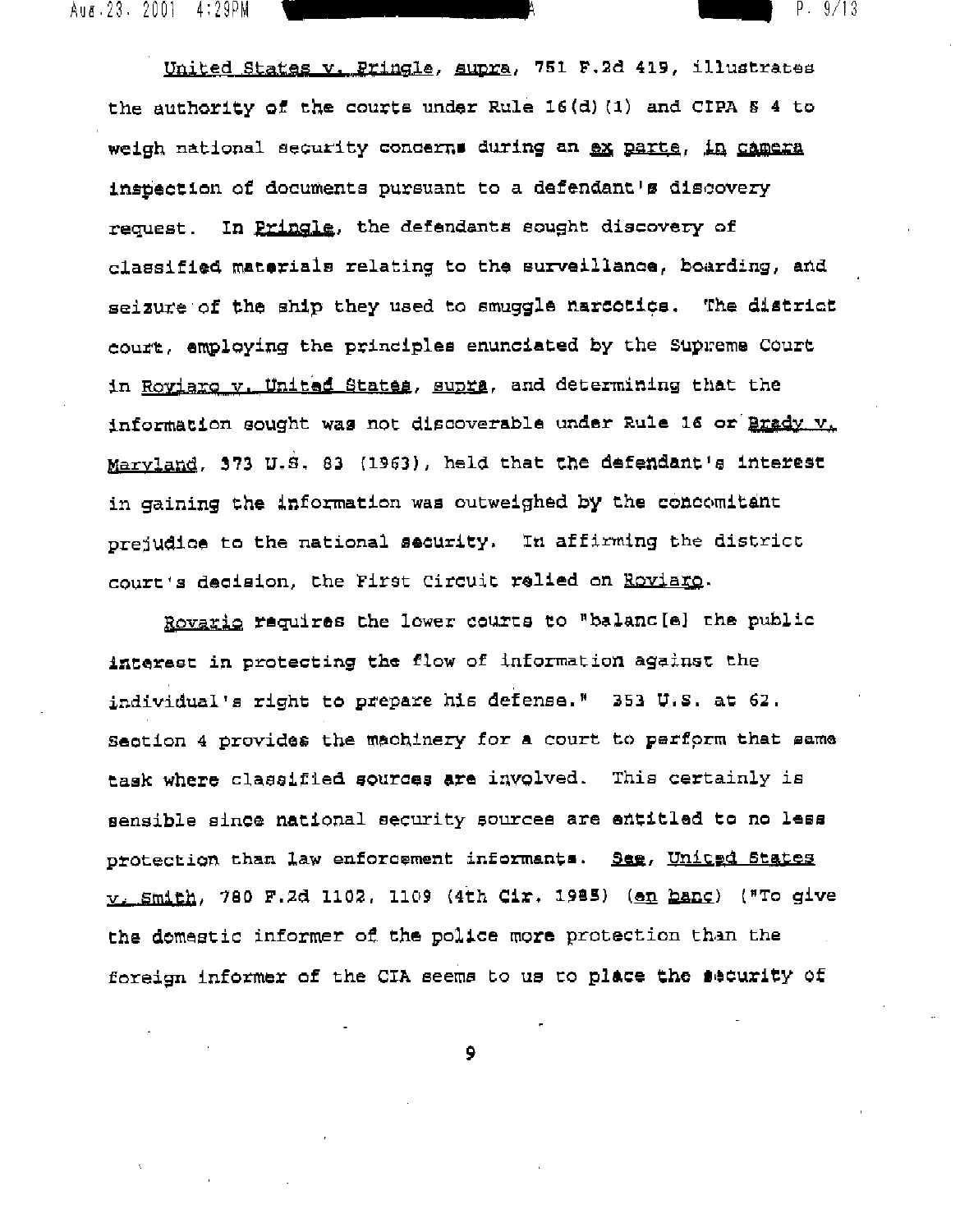Aus 23 2001 4:30PM

the nation from foreign danger on a lower plane than the security of the nation from the danger from domestic criminals. In our opinion the national interest is as well served by cooperation with the CIA as with the domestic police"). Accordingly, "on issues of discovery [under CIPA], the court can engage in balancing" national security concerns against the defendant's need for classified information, Sarkissian, supra, 841 F.2d at 965. See also, United States v. Smith, supra, 780 F.2d at 1110 (applying the same balancing test in the context of CIPA, Section 6 proceedings).<sup>4</sup>

P. 10/13

#### C. CONCLUSION

For the above reasons, the United States should be permitted (1) to file under seal with the Court and subsequently serve on defense counsel (subject to an appropriate protective order) an additional unclassified summary statement that would be sufficient, together with the other materials in the existing record, to permit adjudication of the pending motion to suppress, and (2) in advance of production of such statement to the defense, to provide the Court with an in camera, ax parte

We note that although the Court of Appeals in Yunia endorsed the Roviaro standard for CIPA §4 discovery determinations, it neither adopted nor rejected the balancing test, noting that it did not have to reach that issue since defendant failed to meet his threshold burden of showing that the classified information sought was "genuinely helpful to his defense, " 867 F.2d at 625.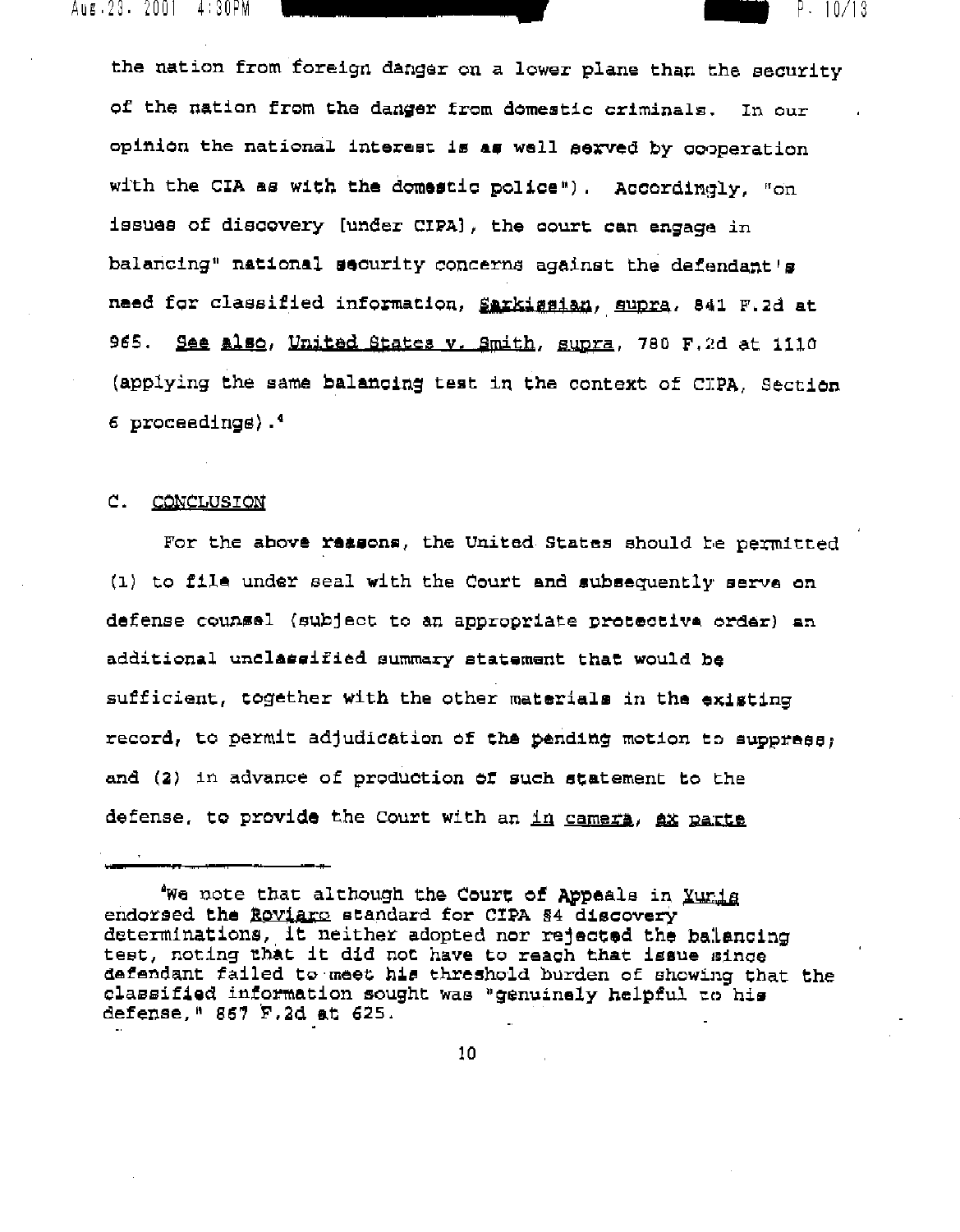Aus.23.2001 4:30PM — P. IIII P. IIII P. III P. III P. III P. III P. III P. III P. III P. III P. III P. III P.

submission under C!PA § 4 that will allow the Court to confirm that the unclassified summary statement did not improperly withhold any information helpful to the defense.

Respectfully submitted,

ROBERT J. CLEARY United States Attorney

,,- *::t:-V.!5,* ~,

By: RONALD D. WIGLER Assistant U.S. Attorney

Dated: August 23, 2001

÷,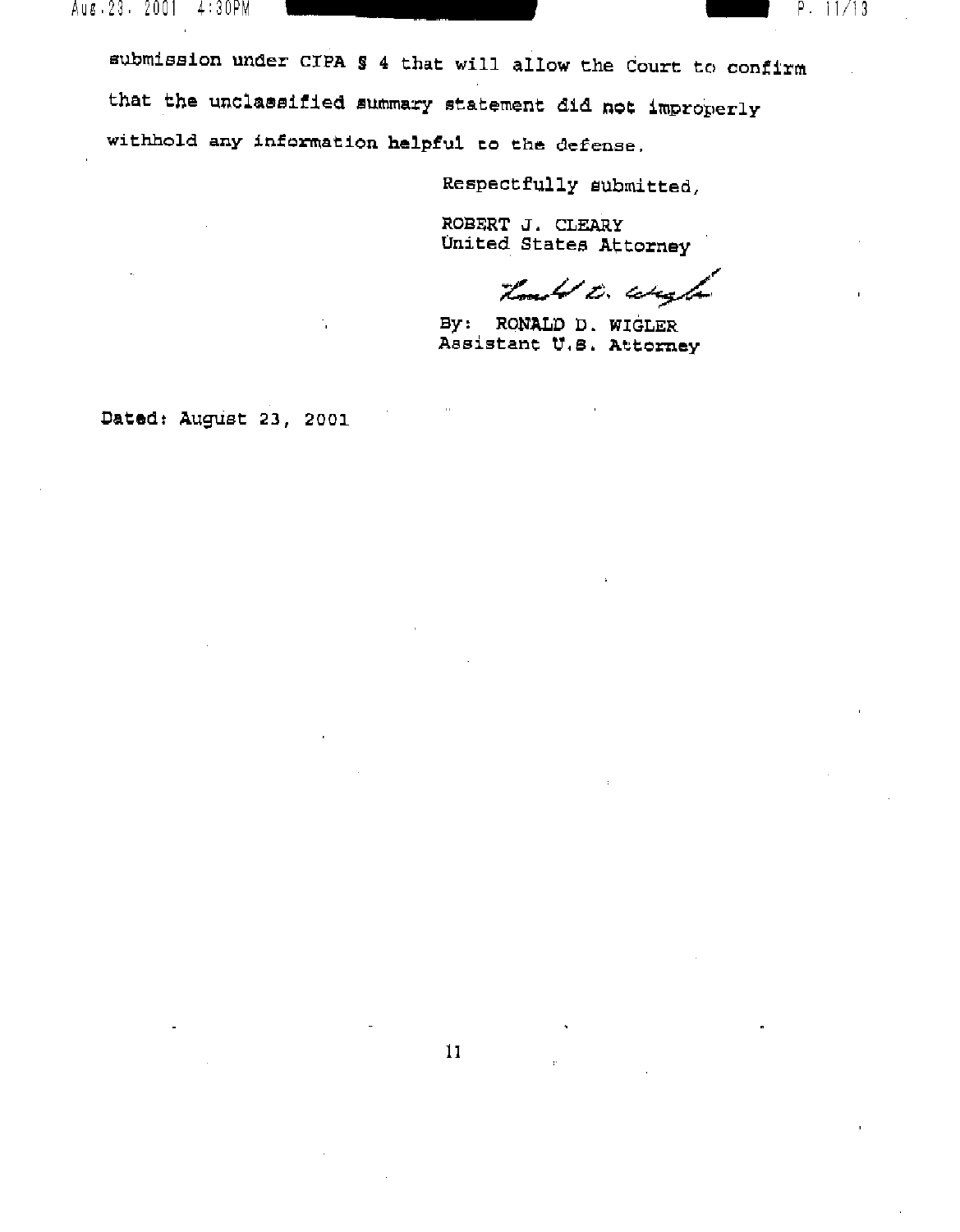

RDW:2000R00769

# **UNITED STATES DISTRICT COURT DISTRICT OF NEW JERSEY**

| UNITED STATES OF AMERICA   |               | Hon, Nicholas H. Politan  |
|----------------------------|---------------|---------------------------|
|                            |               | Criminal No. 00-404 (NHP) |
| NICODEMO S. SCARFO, ET AL. | $\mathcal{L}$ | <b>ORDER</b>              |

This matter having come before the Court on the motion of the Unted States, by Robert J. Cleary, United **States** Attorney (Ronald D. Wlgler. Assistant U.s. Attomey, appearing), for an Order requesting the Court to reconsider the procedure for disclosure of information as set forth in its August 7, 2001 Opinion and Order. Since the information ordered disclosed by the Court is classified, the United States is seeking permission, pursuant to Section 4 of the Classified Information P ocedures Act, Title 18, United States Code, Appendix III, and Rule 16(d)(1) of the Federal Rules of Criminal Procedure, (1) to file with the Court and subsequently provide to the defense (subject to an appropriate protective order) an unclassified summary statement in lieu of the disclosure set forth in the Court's Order; and (2) to provide the Court with an  $\ln$  $c$ amera, ex parte submission under CIPA § 4 that will allow the Court to confirm that the proposed unclassified summary statement did not Improperly withhold any Information helpful to the defense.

The Court having read the arguments of counsel; and good cause appearing, IT IS, on this \_\_\_\_ day of August, 2001.

ORDERED that, pursuant to § 4 of the Classified Information Procedures Act,